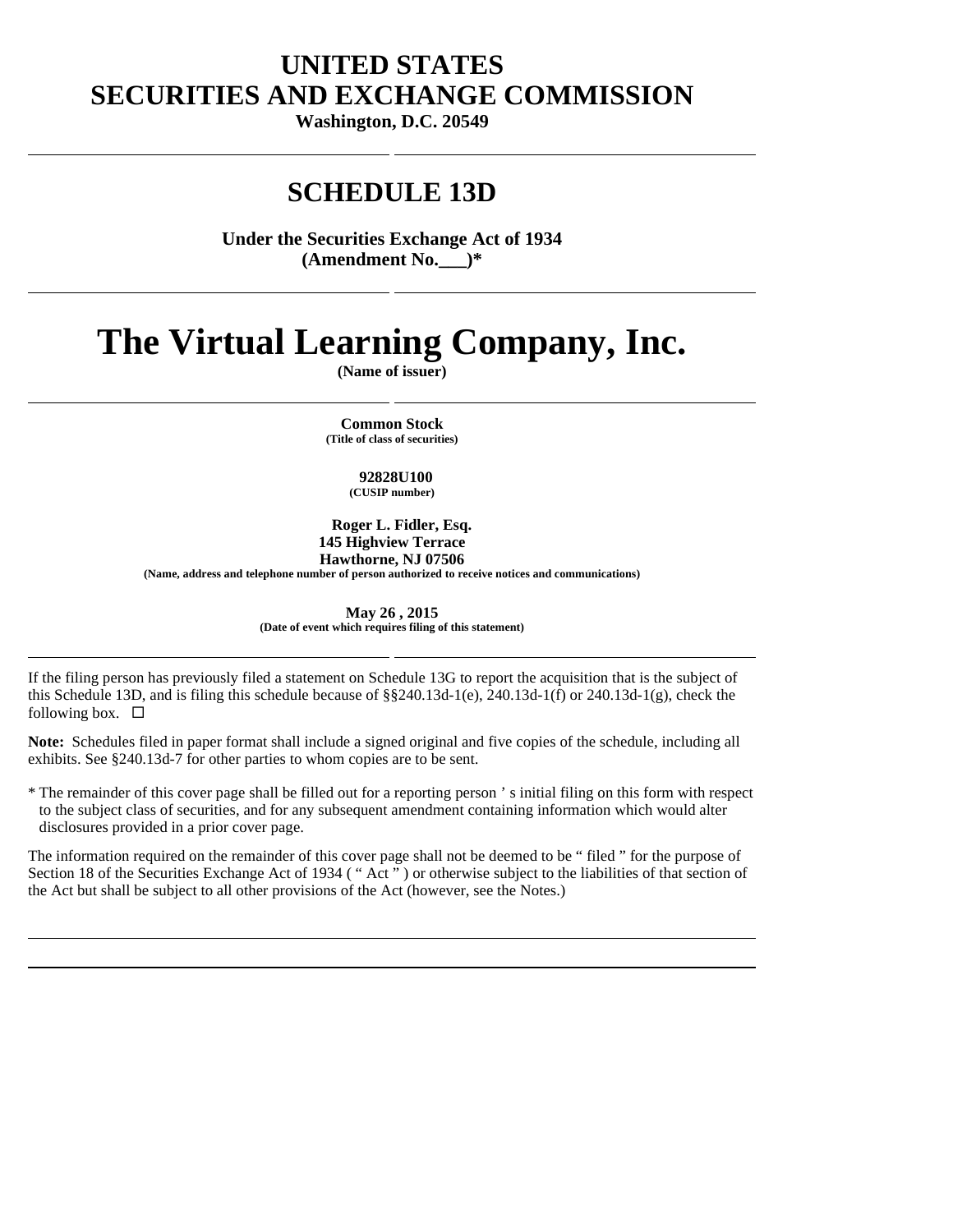| <b>CUSIP No. 92828U100</b> |                                                                                         |     |                          |
|----------------------------|-----------------------------------------------------------------------------------------|-----|--------------------------|
| 1.                         | Name of reporting persons                                                               |     |                          |
|                            | Thomas P. Monahan                                                                       |     |                          |
| 2.                         | Check the appropriate box if a member of a group<br>(a)<br>(b)                          |     |                          |
| 3.                         | SEC use only                                                                            |     |                          |
| 4.                         | Source of funds                                                                         |     |                          |
|                            | PF                                                                                      |     |                          |
| 5.                         | Check if disclosure of legal proceedings is required pursuant to Items $2(d)$ or $2(e)$ |     |                          |
| 6.                         | Citizenship or place of organization                                                    |     |                          |
|                            |                                                                                         |     |                          |
|                            | <b>United States</b>                                                                    |     |                          |
|                            |                                                                                         | 7.  | Sole voting power        |
|                            |                                                                                         |     | 10,000,000               |
|                            |                                                                                         | 8.  | Shared voting power      |
|                            |                                                                                         | 9.  | Sole dispositive power   |
|                            |                                                                                         |     | 10,000,000               |
|                            |                                                                                         | 10. | Shared dispositive power |
|                            |                                                                                         |     |                          |
| 11.                        | Aggregate amount beneficially owned by each reporting person                            |     |                          |
|                            |                                                                                         |     | 10,000,000               |
| 12.                        | Check if the aggregate amount in Row (11) excludes certain shares                       |     |                          |
| 13.                        | Percent of class represented by amount in Row (11)                                      |     |                          |
|                            | 61.34%                                                                                  |     |                          |
| 14.                        | Type of reporting person                                                                |     |                          |
|                            | IN - Individual                                                                         |     |                          |

#### **Item 1. Security and Issuer**

 Issuer: The Virtual Learning Company, Inc.60 Knolls Crescent, Suite 9M Bronx, NY 10463

 Class of Common stock, \$.001 Par Value Security

# **Item 2. Identity and Background**

- (a) Name: Thomas P. Monahan
- (b) Address: 60 Knolls Crescent, Suite 9M Bronx, NY 10463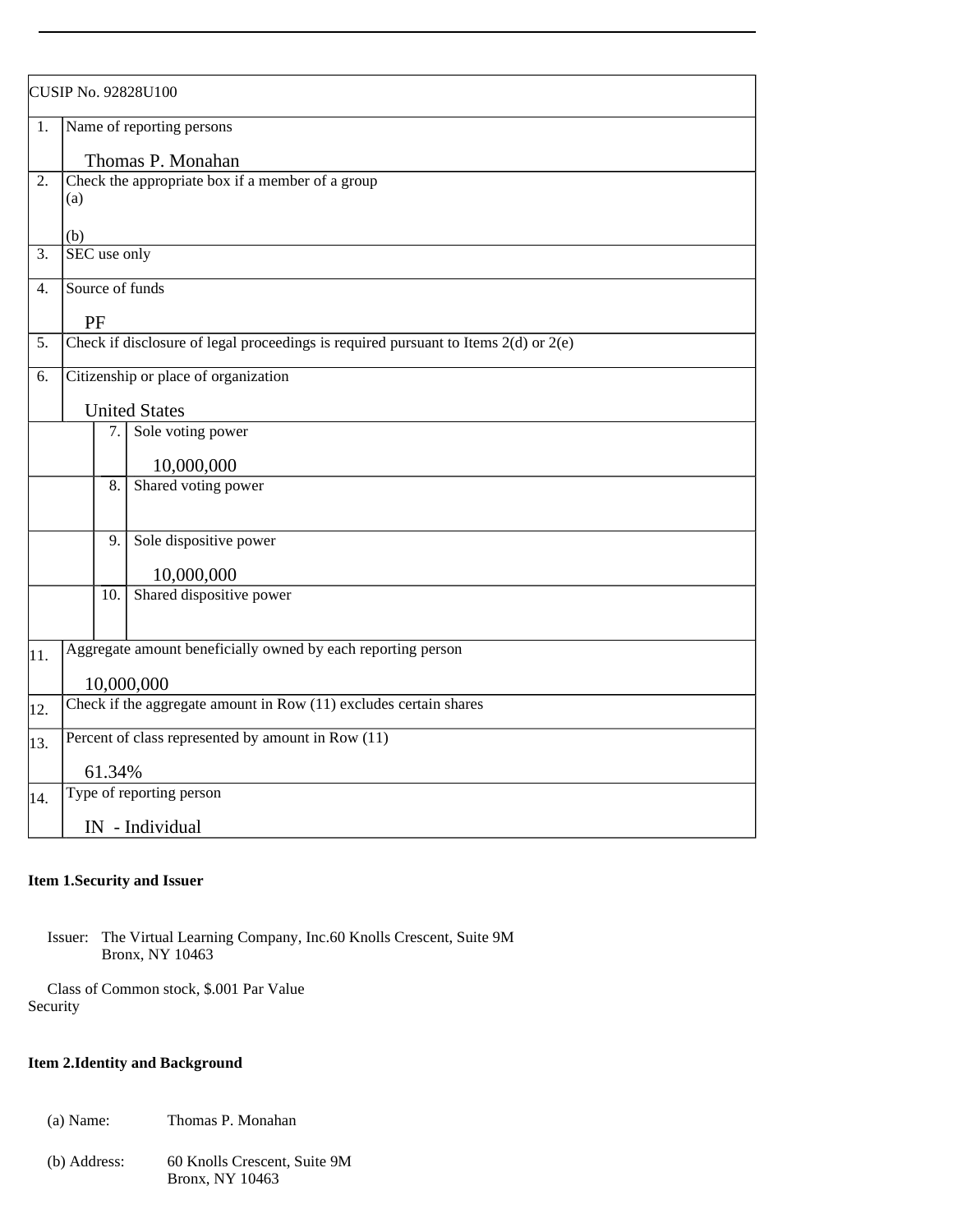(c) Present principal occupation Company, Inc. located at 60 Knolls or employment and the name, principal business and address of any corporation or other organization in which such employment is conducted: President of The Virtual Learning Crescent, Suite 9M, Bronx, NY 10463 (d) Convicted in No criminal proceeding

 (e) Party in civil No proceeding

(f) Citizenship United States

### **Item 3. Source and Amount of Funds or Other Consideration**

Mr. Monahan used his Personal Savings to purchase the shares.

### **Item 4. Purpose of Transaction**

Purpose of transaction is to obtain control of the corporation at its formation. Items 4(a) through 4(j) are not applicable.

## **Item 5. Interest in Securities of the Issuer**

(a) Aggregate number of shares: 10,000,000 which is 61.34 % of total shares outstanding of the issuer.

(b) Mr. Monahan has sold power to vote and dispose of all 10,000,000 shares.

(c) None.

(d) None.

(e) None.